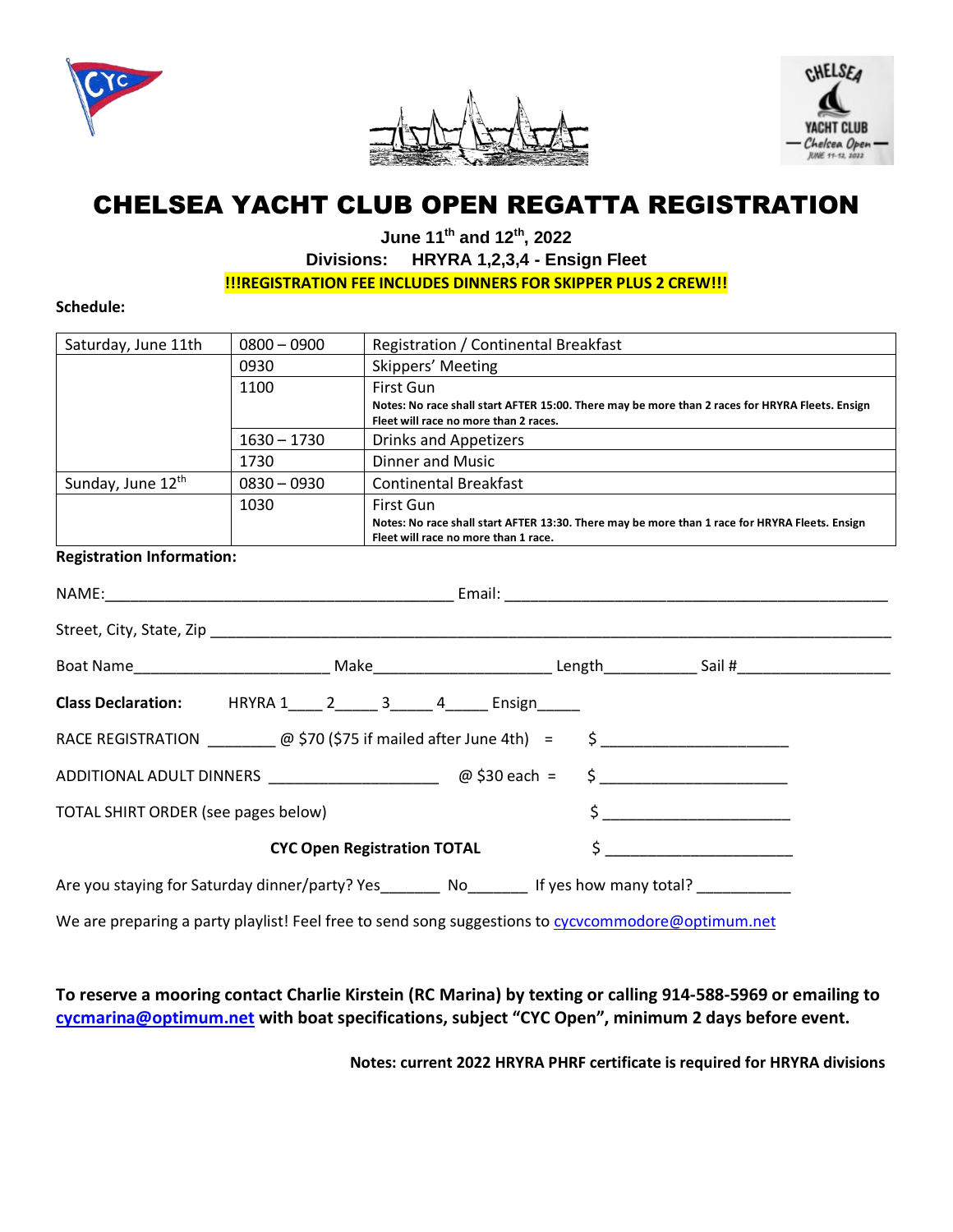





**Form Submission Options:**

- **1. Post mail – mail completed form to Martin Rosner, 13 Farview Rd., Carmel, NY 10512**
- **2. Email – email completed form to [cycvcommodore@optimum.net](mailto:cycvcommodore@optimum.net)**
- **3. Online - <http://www.chelseayacht.org/2022cycopen.html>**

**Payment Options:**

- **1. Post mail check payable to CYC to Martin Rosner, 13 Farview Rd., Carmel, NY 10512**
- **2. Venmo (preferred) or PayPal – please ensure that Venmo and PayPal payment includes your name that corresponds to name provided on registration form.**

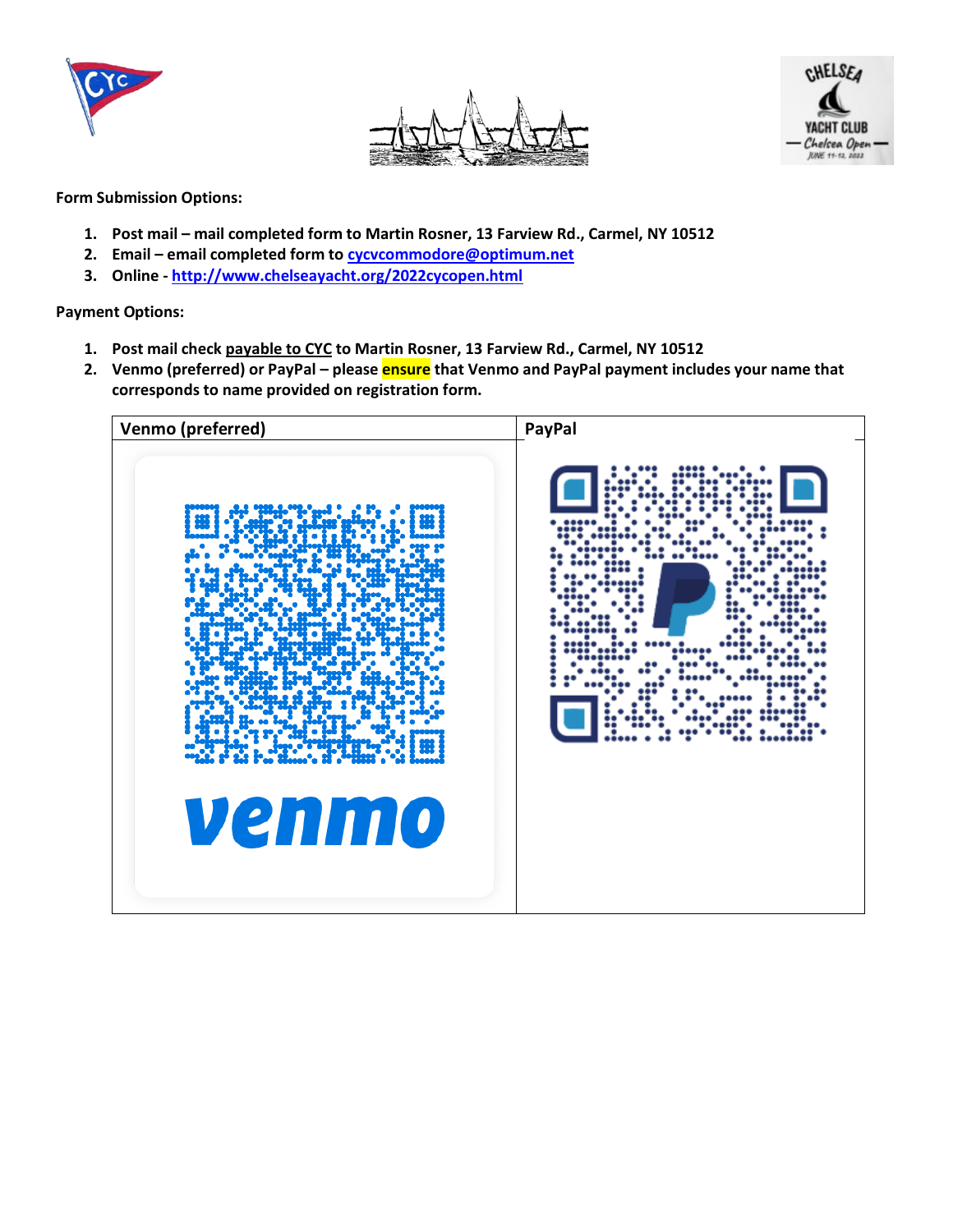





# **CYC Open Regatta Shirt Pre-order From**

IMPORTANT: Preorders close on May 24<sup>th</sup>. Please do not use this form if today's date is May 25<sup>th</sup> or later. Selection of these shirts will be available at the CYC Open on a first come first serve basis. Some colors and sizes may not be available at the time of order.

**A. Hanes Women's Cool Dry Performance (Poly) Short Sleeve** 



**B. Hanes Cool Dry Performance (Poly) Short Sleeve** 

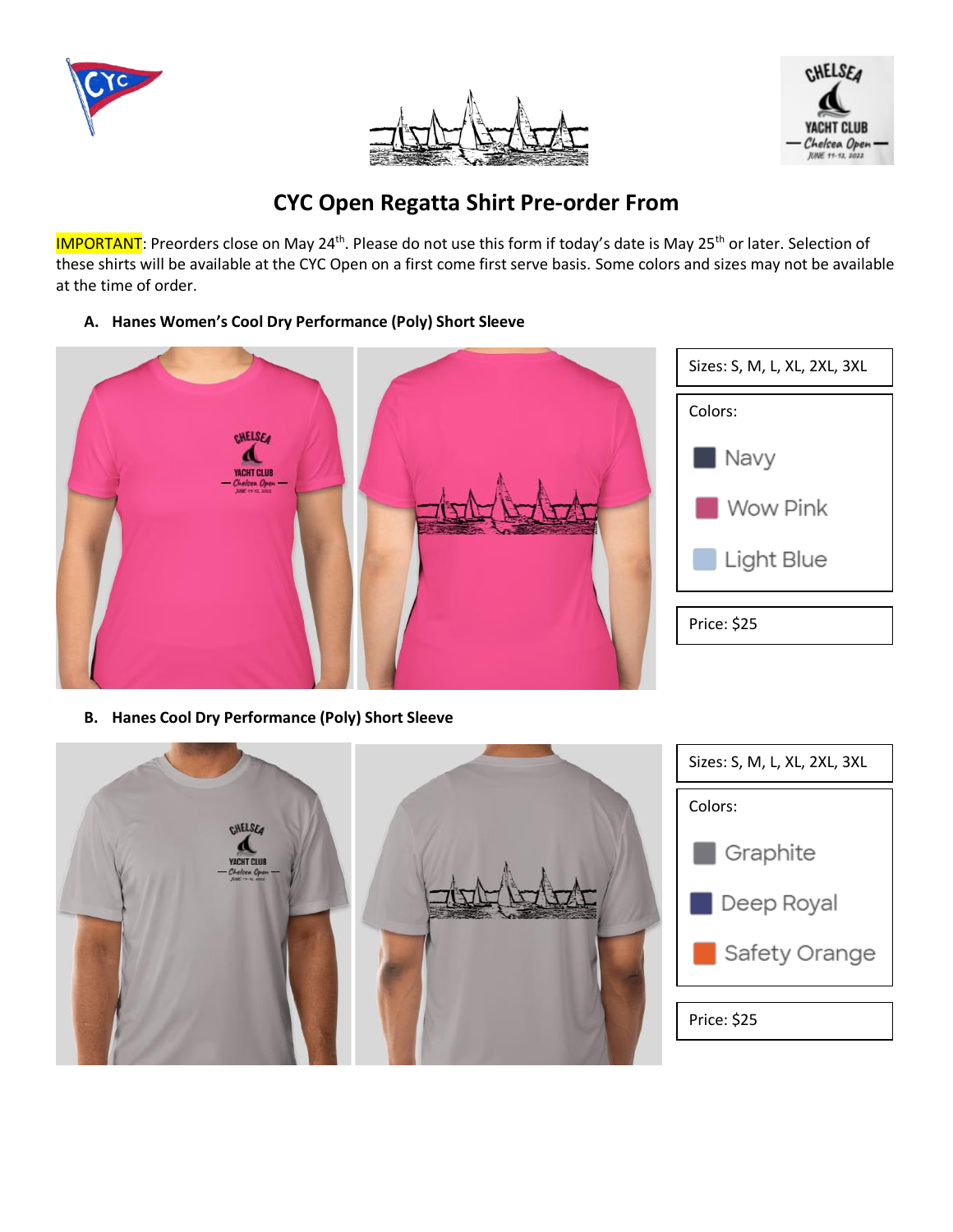





**C. Hanes Cool Dry Performance (Poly) Long Sleeve** 



| Sizes: S, M, L, XL, 2XL, 3XL |  |  |
|------------------------------|--|--|
| Colors:                      |  |  |
| Graphite                     |  |  |
| Navy                         |  |  |
| White                        |  |  |
| Price: \$30                  |  |  |

**D. Gildan Ultra Cotton Short Sleeve** 



| Sizes: S, M, L, XL, 2XL, 3XL |  |  |  |
|------------------------------|--|--|--|
| Colors:                      |  |  |  |
| Charcoal                     |  |  |  |
| Royal<br>a s                 |  |  |  |
| Cornsilk                     |  |  |  |
| Price: \$15                  |  |  |  |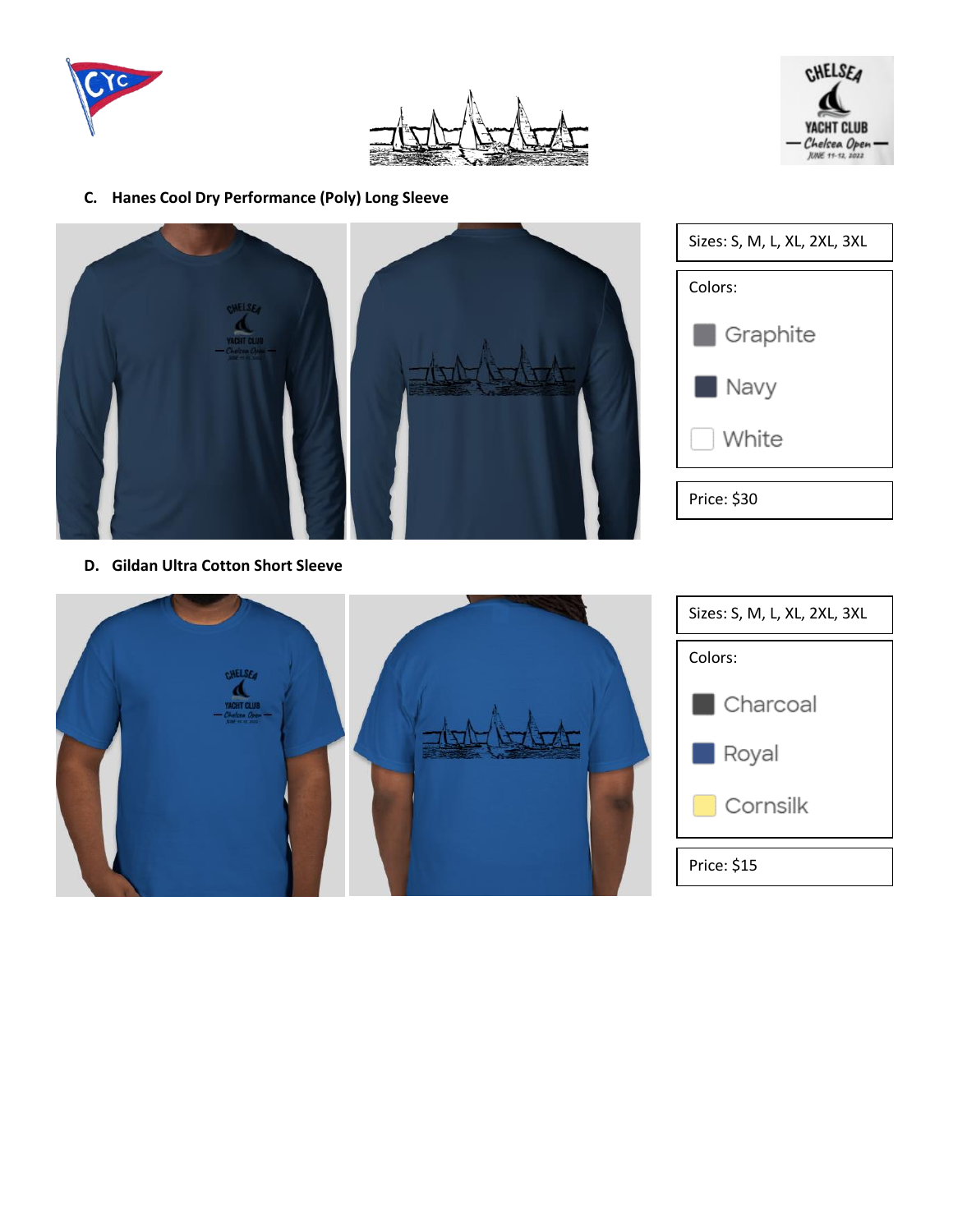





#### **E. Gildan Ultra Cotton Long Sleeve**



| Sizes: S, M, L, XL, 2XL, 3XL |  |  |
|------------------------------|--|--|
| Colors:                      |  |  |
| Sports Grey                  |  |  |
| Carolina Blue                |  |  |
| Red                          |  |  |
| Price: \$20                  |  |  |

# **Shirt Pre-order**

| Shirt Type (A - E) | <b>Size</b> | Color | <b>Quantity Unit</b>     | <b>Price</b> | <b>Total</b><br><b>Price</b> |
|--------------------|-------------|-------|--------------------------|--------------|------------------------------|
|                    |             |       |                          |              |                              |
|                    |             |       |                          |              |                              |
|                    |             |       |                          |              |                              |
|                    |             |       |                          |              |                              |
|                    |             |       |                          |              |                              |
|                    |             |       |                          |              |                              |
|                    |             |       |                          |              |                              |
|                    |             |       |                          |              |                              |
|                    |             |       |                          |              |                              |
|                    |             |       |                          |              |                              |
|                    |             |       |                          |              |                              |
|                    |             |       | <b>Total Shirt Order</b> |              | \$                           |

Note: you may find more (general) information about each shirt type at [www.customink.com](http://www.customink.com/)